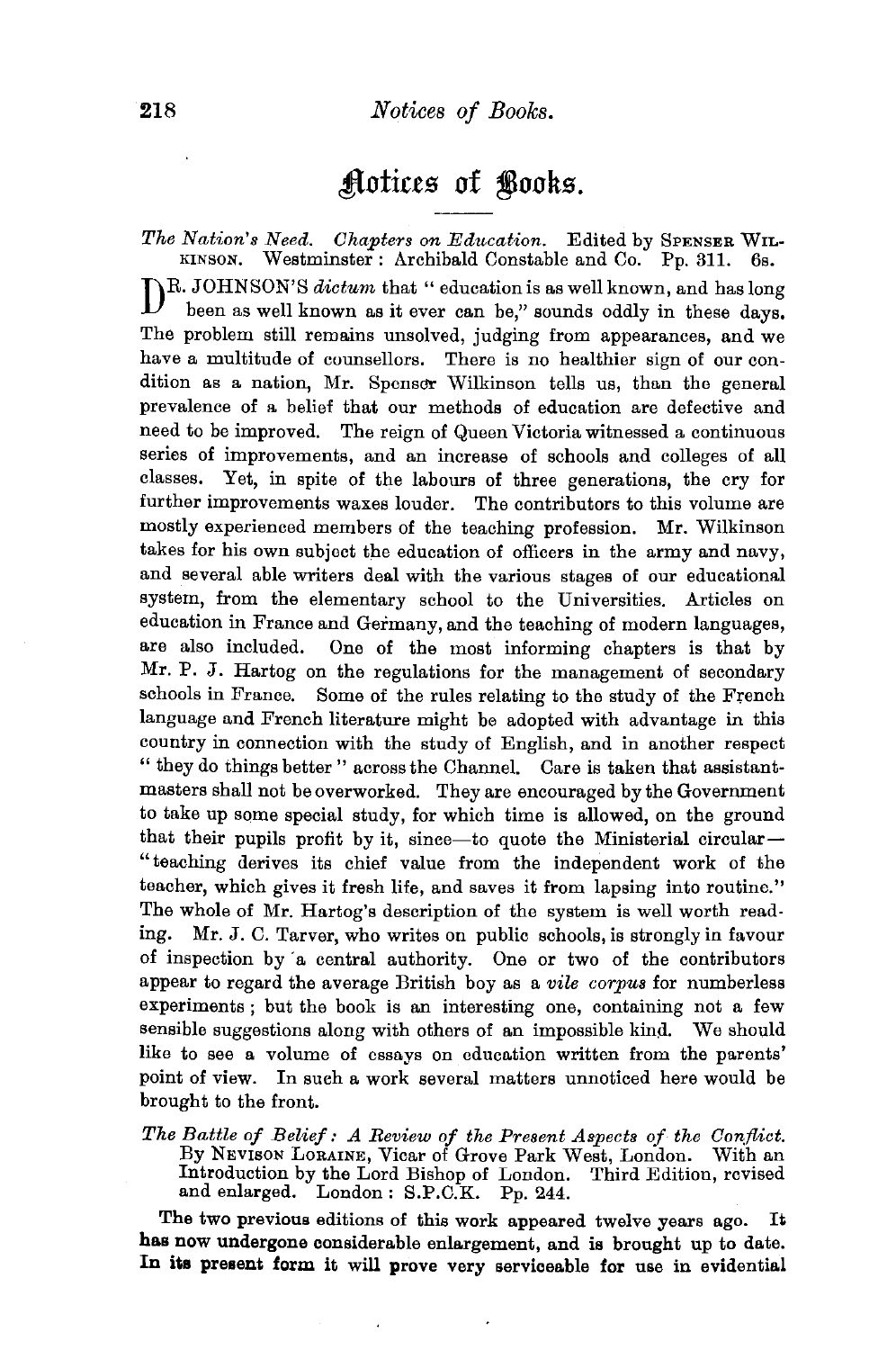lectures, or for circulation among agnostics. Mr. Loraine confines himself to a few fundamental points: belief in a Personal God and Creator, miracles, and a future life. With the view of showing the concessions of even the most hostile opinion, as well as the divisions which exist among the different sects of unbelief, his plan is to let representative exponents of advanced thought speak for themselves. Extracts from their writings form the main substance of the chapters, and are connected together by a running comment. Many of the extracts happen to be taken from articles in the leading reviews and periodicals, and are thus particularly useful for reference purposes. Few volumes of the same size, if any, contain such a large collection of quotations from scientists of all shades of opinion. Not the least interesting portions of the book are the sections in which the author shows that doubt is as busy in the region of the facts of Nature as in the facts of religion. We would draw attention also to his criticisms of the late Mr. W. R. Greg's argument that a revelation attested by miracles could only be a revelation to the age in which it was made. Mr. Loraine takes a favourable view of the future, believing that recent researches in physical science have proved friendly to the fundamental facts of religious belief, while in the Christian Church, on the other hand, a more comprehensive spirit has arisen. The Bishop of London, in a commendatory note, speaks of the difficulties that are widely felt as due in a great measure to misunderstanding of the teaching of science. A really sympathetic effort to remove this misunderstanding is made here. We hope that the book will not be thought to be only suitable for working men, since it is equally adapted for doubters belonging to the educated classes. Its contents show it to be the outcome of extensive reading and much careful reflection.

*Early Church Classics: The Shepherd of Hermas.* By the Rev. C. TAYLOR, D.D., LL.D., Master of St. John's College, Cambridge. Vol. i. London: S.P.C.K. Pp. 166.

Its inclusion in the series of " Early Church Classics " will help to make the " Shepherd " better known among English readers. The portion of the translation contained in the present volume embraces the visions and the mandates, and there are numerous explanatory notes. An introduction of fifty pages is prefixed, in the course of which the editor works out an idea suggested by Dr. Cotterill that one of the main sources used by Hermas was the *Tablet* of Cebes. He goes so far as to say that "a careful comparison of the two writings seems to show that the comparatively lengthy work of Hermas is in part a Christian version" of the other. If Hermas took as his model the philosophical piece attributed to Cebes, which is an exceedingly dull production of uncertain date, his own performance was a great improvement upon it. But the resemblance of form may possibly be accidental, and the parallels adduced are somewhat forced. We venture to differ from Dr. Taylor's view that "the Church sits at first upon a tripodal chair that she may look the more like the heathen prophetess, the Sibyl, for whom Hermas is to mistake her." Her age and the book in her hands were surely the reasons for his guess.